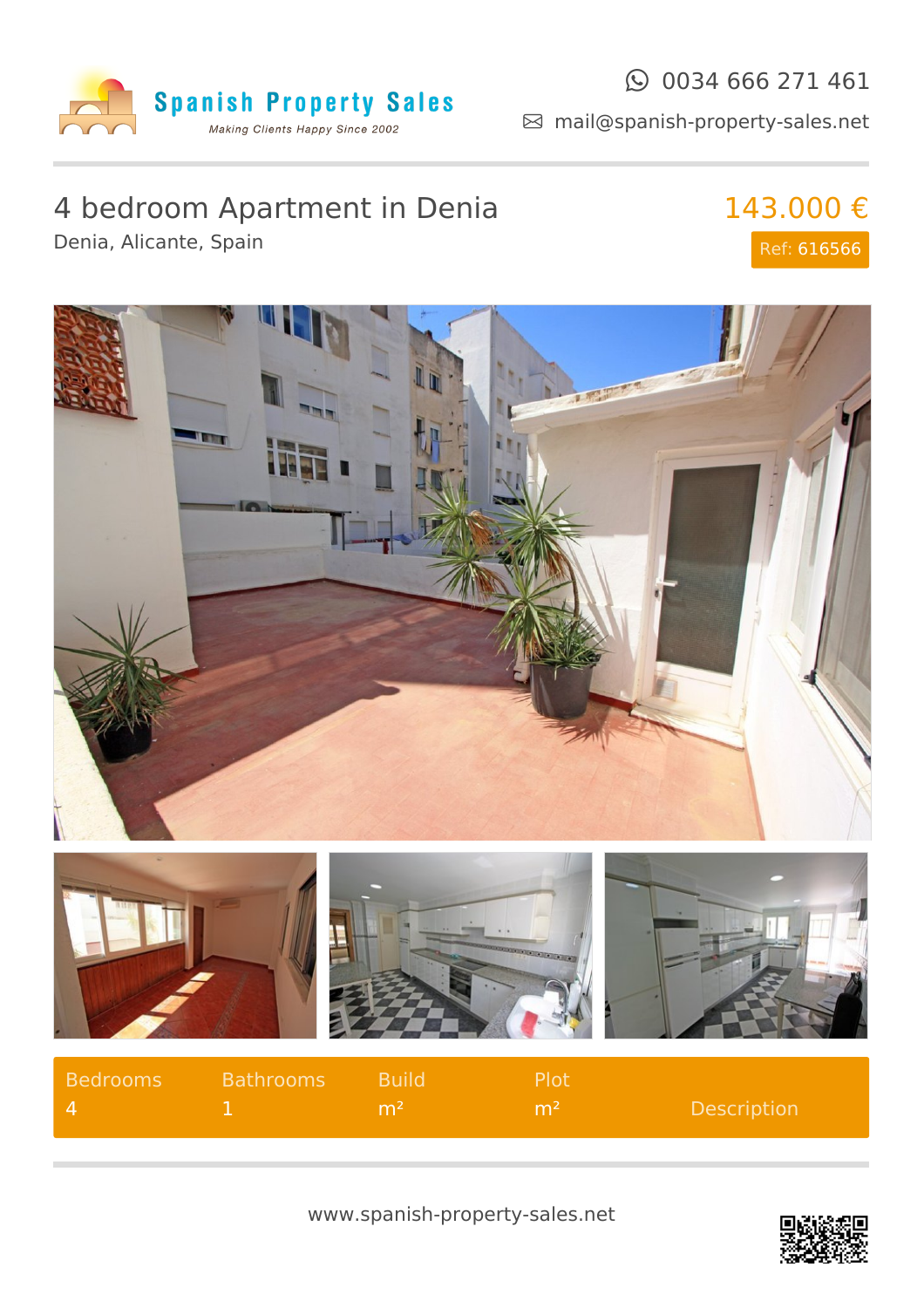



### $\odot$  0034 666 271 461

mail@spanish-property-sales.net

# 4 bedroom Apartment in Denia

Denia, Alicante, Spain



#### Description

Fantastic flat for sale one step away from Marqués de Campo street in Dénia. First floor with elevator (installed 1 year ago), entrance hall, 3 bedrooms, 1 complete bathroom, living - dining room with access to a 5 m2 terrace, large kitchen with access to another dining room or bedroom, a laundry room with the possibility of being easily converted into the second bathroom and exit to an uncovered terrace of 43 m2 and a storage room of 18 m2 both for private use. The property was renovated a few years ago, it has pvc windows with double glazing, air conditioning hot / cold by splits etc... A great opportunity to acquire a spacious 120 m2 habitable flat plus the large terrace and rear storage room in the center of the city next to all services.